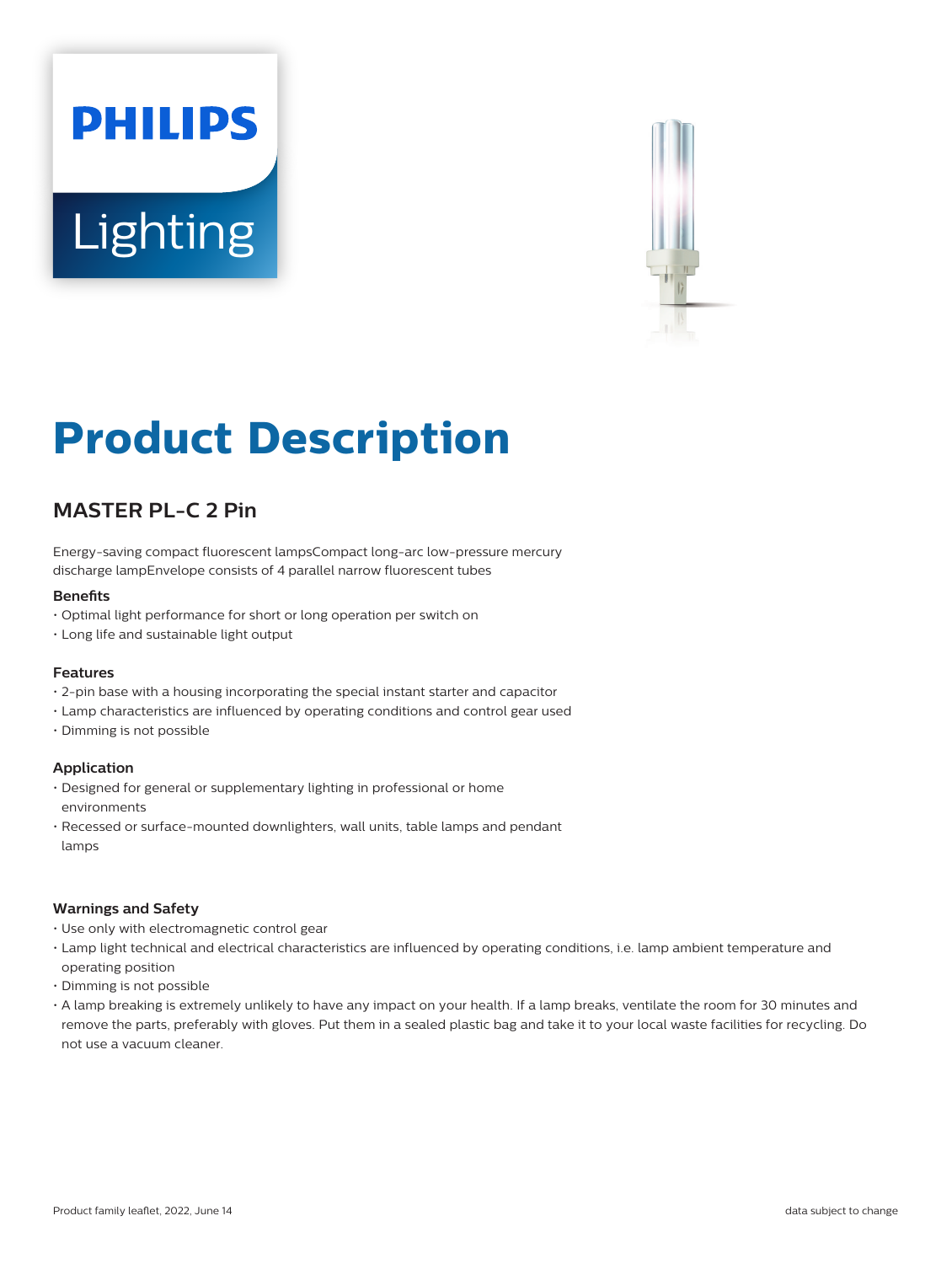# **MASTER PL-C 2 Pin**

#### **Versions**





| <b>Approval and Application</b> |                   |
|---------------------------------|-------------------|
| Mercury (Hg) Content (Max)      | 1.4 <sub>mg</sub> |
| Mercury (Hg) Content (Nom)      | 1.4 <sub>mg</sub> |
|                                 |                   |
| <b>Controls and Dimming</b>     |                   |
| Dimmable                        | N <sub>0</sub>    |
|                                 |                   |
| <b>General Information</b>      |                   |
| Life To 10% Failures (Nom)      | 6500h             |
| Life To 50% Failures (Nom)      | 10000 h           |
| LSF 2000 h Rated                | 99%               |
| LSF 4000 h Rated                | 98%               |
| LSF 6000 h Rated                | 92%               |
| LSF 8000 h Rated                | 78 %              |
|                                 |                   |
| <b>Light Technical</b>          |                   |
| LLMF 2000 h Rated               | 92%               |
| LLMF 4000 h Rated               | 87%               |
| LLMF 6000 h Rated               | 83%               |
| LLMF 8000 h Rated               | 81%               |
|                                 |                   |
| <b>Temperature</b>              |                   |
| Design Temperature (Nom)        | 28 °C             |

#### **Approval and Application**

| Order Code | <b>Full Product Name</b>            | Energy Consumption kWh/1000 h |
|------------|-------------------------------------|-------------------------------|
| 70681270   | MASTER PL-C 10W/827/2P 1CT/5X10BOX  | 11 kWh                        |
| 70724670   | MASTER PL-C 10W/830/2P 1CT/5X10BOX  | 11 kWh                        |
| 70498670   | MASTER PL-C 10W/840/2P 1CT/5X10BOX  | 11 kWh                        |
| 62081170   | MASTER PL-C 13W/827/2P 1CT/5X10BOX  | 14 kWh                        |
| 62084270   | MASTER PL-C 13W/830/2P 1CT/5X10BOX  | 14 kWh                        |
| 62086670   | MASTER PL-C 13W/840/2P 1CT/5X10BOX  | 14 kWh                        |
| 62091070   | MASTER PL-C 18W/830/2P 1CT/5X10BOX  | 19 kWh                        |
| 62093470   | MASTER PL-C 18W/840/2P 1CT/5X10BOX  | 19 kWh                        |
| 62095870   | MASTER PL-C 26W/827/2P 1CT/5X10BOX  | 27 kWh                        |
| 62098970   | MASTER PL-C 26W/830 /2P 1CT/5X10BOX | 27 kWh                        |
| 62100970   | MASTER PL-C 26W/840/2P 1CT/5X10BOX  | 27 kWh                        |
|            |                                     |                               |

#### **Operating and Electrical**

|          |                                            | <b>Lamp Current</b> |             |
|----------|--------------------------------------------|---------------------|-------------|
|          | Order Code Full Product Name               | (Nom)               | Power (Nom) |
| 70681270 | MASTER PL-C 10W/827/2P 1CT/                | 0.190 A             | 10.4W       |
|          | 5X10BOX                                    |                     |             |
| 70724670 | MASTER PL-C 10W/830/2P 1CT/                | 0.190 A             | 10.4 W      |
|          | 5X10BOX                                    |                     |             |
| 70498670 | MASTER PL-C 10W/840/2P 1CT/                | 0.190A              | 10.4W       |
|          | 5X10BOX                                    |                     |             |
| 62081170 | MASTER PL-C 13W/827/2P 1CT/5X10BOX 0.170 A |                     | 13.8 W      |
| 62084270 | MASTER PL-C 13W/830/2P 1CT/                | 0.170A              | 13.8 W      |
|          | 5X10BOX                                    |                     |             |
| 62086670 | MASTER PL-C 13W/840/2P 1CT/                | 0.170A              | 13.8 W      |
|          | 5X10BOX                                    |                     |             |

|          |                              | <b>Lamp Current</b> |             |
|----------|------------------------------|---------------------|-------------|
|          | Order Code Full Product Name | (Nom)               | Power (Nom) |
| 62091070 | MASTER PL-C 18W/830/2P 1CT/  | 0.230A              | 18.3 W      |
|          | 5X10BOX                      |                     |             |
| 62093470 | MASTER PL-C 18W/840/2P 1CT/  | 0.230A              | 18.3 W      |
|          | 5X10BOX                      |                     |             |
| 62095870 | MASTER PL-C 26W/827/2P 1CT/  | 0.335A              | 26.5 W      |
|          | 5X10BOX                      |                     |             |
| 62098970 | MASTER PL-C 26W/830 /2P 1CT/ | 0.335A              | 26.5 W      |
|          | 5X10BOX                      |                     |             |
| 62100970 | MASTER PL-C 26W/840/2P 1CT/  | 0.335A              | 26.5 W      |
|          | 5X10BOX                      |                     |             |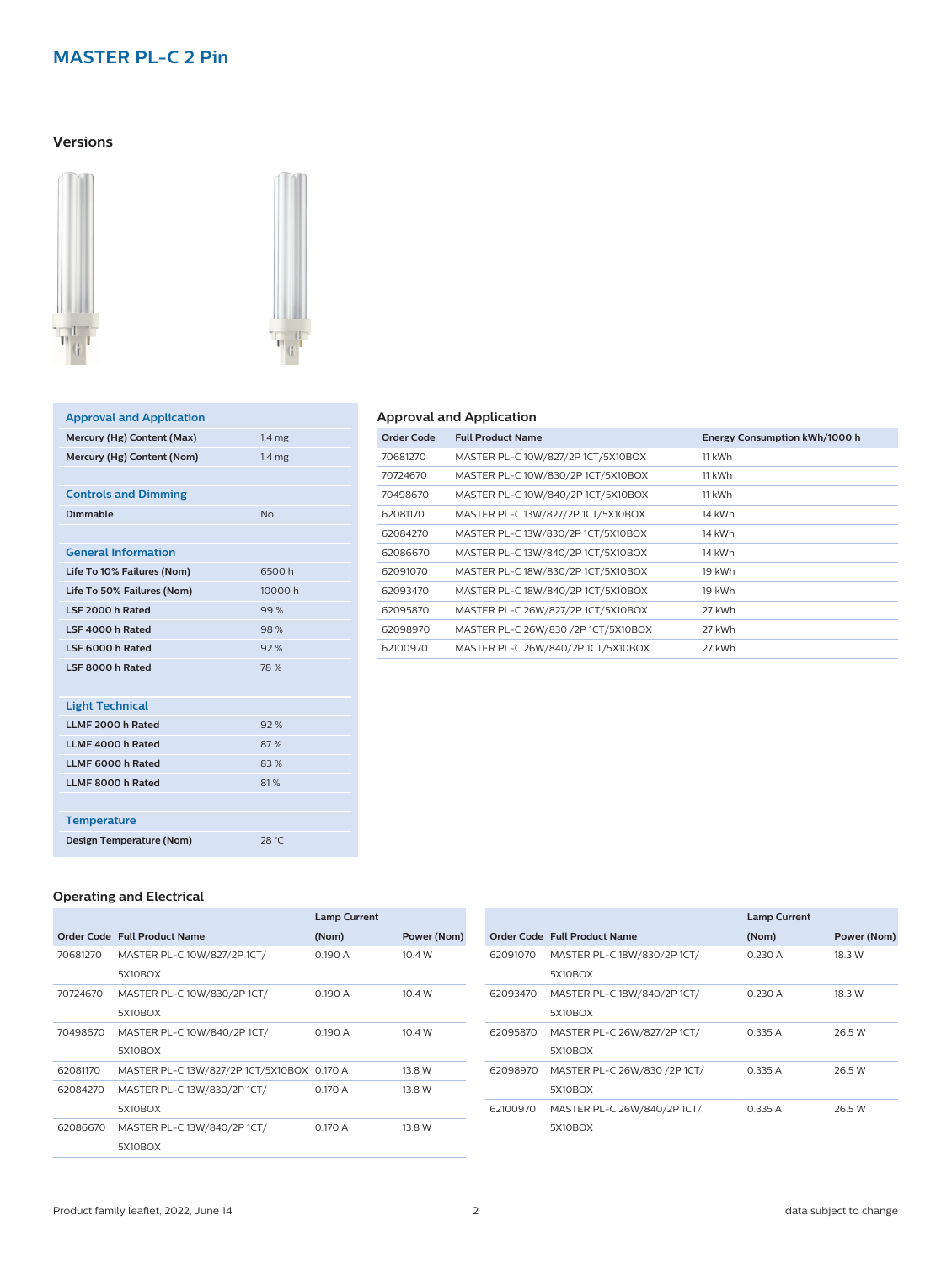# **MASTER PL-C 2 Pin**

#### **General Information**

| Order Code | <b>Full Product Name</b>           | Cap-Base |
|------------|------------------------------------|----------|
| 70681270   | MASTER PL-C 10W/827/2P 1CT/5X10BOX | $G24D-1$ |
| 70724670   | MASTER PL-C 10W/830/2P 1CT/5X10BOX | $G24D-1$ |
| 70498670   | MASTER PL-C 10W/840/2P 1CT/5X10BOX | $G24D-1$ |
| 62081170   | MASTER PL-C 13W/827/2P 1CT/5X10BOX | $G24D-1$ |
| 62084270   | MASTER PL-C 13W/830/2P 1CT/5X10BOX | $G24D-1$ |
| 62086670   | MASTER PL-C 13W/840/2P 1CT/5X10BOX | $G24D-1$ |

| Order Code | <b>Full Product Name</b>            | Cap-Base |
|------------|-------------------------------------|----------|
| 62091070   | MASTER PL-C 18W/830/2P 1CT/5X10BOX  | $G24D-2$ |
| 62093470   | MASTER PL-C 18W/840/2P 1CT/5X10BOX  | $G24D-2$ |
| 62095870   | MASTER PL-C 26W/827/2P 1CT/5X10BOX  | $G24D-3$ |
| 62098970   | MASTER PL-C 26W/830 /2P 1CT/5X10BOX | $G24D-3$ |
| 62100970   | MASTER PL-C 26W/840/2P 1CT/5X10BOX  | $G24D-3$ |
|            |                                     |          |

#### **Light Technical (1/2)**

|          |                     | Chromaticity        | Chromaticity        |        |                    |
|----------|---------------------|---------------------|---------------------|--------|--------------------|
| Order    | <b>Full Product</b> | <b>Coordinate X</b> | <b>Coordinate Y</b> | Colour | Colour             |
| Code     | <b>Name</b>         | (Nom)               | (Nom)               | Code   | <b>Designation</b> |
| 70681270 | MASTER PL-C         | 0.463               | 0.42                | 827    | Incandescent       |
|          | 10W/827/2P          |                     |                     |        | White              |
|          | 1CT/5X10BOX         |                     |                     |        |                    |
| 70724670 | MASTER PL-C         | 0.44                | 0.403               | 830    | Warm white         |
|          | 10W/830/2P          |                     |                     |        | (WW)               |
|          | 1CT/5X10BOX         |                     |                     |        |                    |
| 70498670 | <b>MASTER PL-C</b>  | 0.38                | 0.38                | 840    | Cool White         |
|          | 10W/840/2P          |                     |                     |        | (CW)               |
|          | 1CT/5X10BOX         |                     |                     |        |                    |
| 62081170 | MASTER PL-C         | 0.463               | 0.42                | 827    | Incandescent       |
|          | 13W/827/2P          |                     |                     |        | White              |
|          | 1CT/5X10BOX         |                     |                     |        |                    |
| 62084270 | MASTER PL-C         | 0.44                | 0.403               | 830    | Warm white         |
|          | 13W/830/2P          |                     |                     |        | (WW)               |
|          | 1CT/5X10BOX         |                     |                     |        |                    |
| 62086670 | MASTER PL-C         | 0.38                | 0.38                | 840    | Cool White         |
|          | 13W/840/2P          |                     |                     |        | (CW)               |
|          | 1CT/5X10BOX         |                     |                     |        |                    |

|          |                     | Chromaticity        | Chromaticity        |        |                    |
|----------|---------------------|---------------------|---------------------|--------|--------------------|
| Order    | <b>Full Product</b> | <b>Coordinate X</b> | <b>Coordinate Y</b> | Colour | Colour             |
| Code     | <b>Name</b>         | (Nom)               | (Nom)               | Code   | <b>Designation</b> |
| 62091070 | MASTER PL-C         | 0.44                | 0.403               | 830    | Warm white         |
|          | 18W/830/2P          |                     |                     |        | (WW)               |
|          | 1CT/5X10BOX         |                     |                     |        |                    |
| 62093470 | MASTER PL-C         | 0.38                | 0.38                | 840    | Cool White         |
|          | 18W/840/2P          |                     |                     |        | (CW)               |
|          | 1CT/5X10BOX         |                     |                     |        |                    |
| 62095870 | MASTER PL-C         | 0.463               | 0.42                | 827    | Incandescent       |
|          | 26W/827/2P          |                     |                     |        | White              |
|          | 1CT/5X10BOX         |                     |                     |        |                    |
| 62098970 | MASTER PL-C         | 0.44                | 0.403               | 830    | Warm white         |
|          | 26W/830 /2P         |                     |                     |        | (WW)               |
|          | 1CT/5X10BOX         |                     |                     |        |                    |
| 62100970 | MASTER PL-C         | 0.38                | 0.38                | 840    | Cool White         |
|          | 26W/840/2P          |                     |                     |        | (CW)               |
|          | 1CT/5X10BOX         |                     |                     |        |                    |

#### **Light Technical (2/2)**

|          | <b>Full</b>   | Correlated<br>Colour | Colour<br>Rendering Efficacy | Luminous | Luminous    | <b>Luminous</b><br><b>Flux</b> |          | <b>Full</b>   | Correlated<br>Colour | Colour<br>Rendering Efficacy | Luminous | Luminous    | <b>Luminous</b><br>Flux |
|----------|---------------|----------------------|------------------------------|----------|-------------|--------------------------------|----------|---------------|----------------------|------------------------------|----------|-------------|-------------------------|
| Order    | Product       | Temperature          | Index                        | (rated)  | <b>Flux</b> | (Rated)                        | Order    | Product       | Temperature          | Index                        | (rated)  | <b>Flux</b> | (Rated)                 |
| Code     | Name          | (Nom)                | (Nom)                        | (Nom)    | (Nom)       | (Nom)                          | Code     | Name          | (Nom)                | (Nom)                        | (Nom)    | (Nom)       | (Nom)                   |
| 70681270 | <b>MASTER</b> | 2700 K               | 82                           | 60 lm/W  | 600 lm      | 600 lm                         |          | 1CT/          |                      |                              |          |             |                         |
|          | PL-C 10W/     |                      |                              |          |             |                                |          | 5X10BOX       |                      |                              |          |             |                         |
|          | 827/2P        |                      |                              |          |             |                                | 62081170 | <b>MASTER</b> | 2700 K               | 82                           | 69 lm/W  | 925 lm      | 925 lm                  |
|          | 1CT/          |                      |                              |          |             |                                |          | PL-C 13W/     |                      |                              |          |             |                         |
|          | 5X10BOX       |                      |                              |          |             |                                |          | 827/2P        |                      |                              |          |             |                         |
| 70724670 | MASTER        | 3000 K               | 82                           | 60 lm/W  | 600 lm      | 600 lm                         |          | 1CT/          |                      |                              |          |             |                         |
|          | PL-C 10W/     |                      |                              |          |             |                                |          | 5X10BOX       |                      |                              |          |             |                         |
|          | 830/2P        |                      |                              |          |             |                                | 62084270 | MASTER        | 3000 K               | 82                           | 69 lm/W  | 925 lm      | 925 lm                  |
|          | 1CT/          |                      |                              |          |             |                                |          | PL-C 13W/     |                      |                              |          |             |                         |
|          | 5X10BOX       |                      |                              |          |             |                                |          | 830/2P        |                      |                              |          |             |                         |
| 70498670 | <b>MASTER</b> | 4000 K               | 80                           | 60 lm/W  | 600 lm      | 600 lm                         |          | 1CT/          |                      |                              |          |             |                         |
|          | PL-C 10W/     |                      |                              |          |             |                                |          | 5X10BOX       |                      |                              |          |             |                         |
|          | 840/2P        |                      |                              |          |             |                                |          |               |                      |                              |          |             |                         |
|          |               |                      |                              |          |             |                                |          |               |                      |                              |          |             |                         |